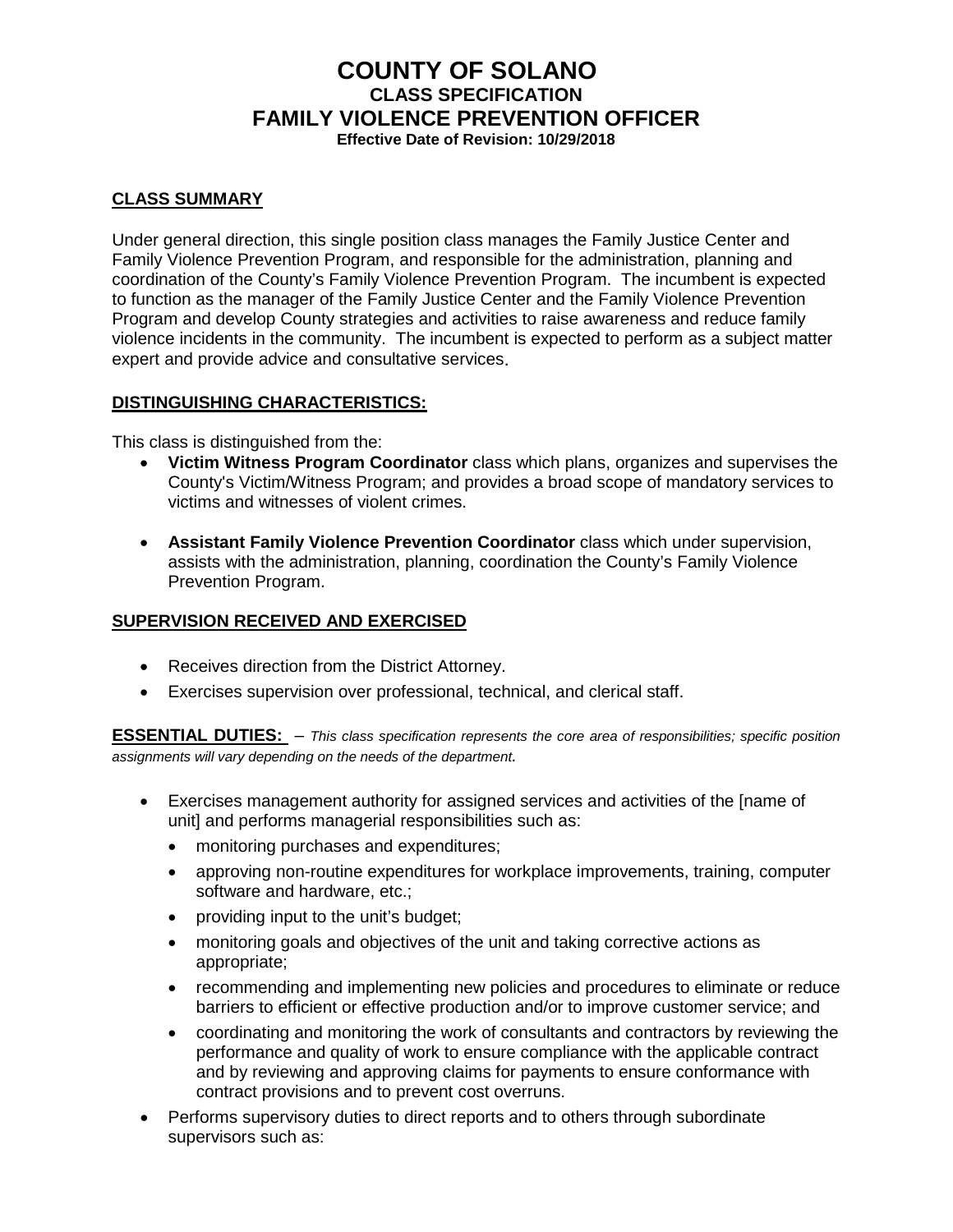- establishing standards for acceptable work products and evaluating performance;
- interviewing applicants and making selections;
- reviewing, approving and implementing disciplinary actions and terminations;
- providing career development mentoring;
- assigning work and planning and scheduling staff's work activities and deadlines;
- reviewing work and recognizing employees' work efforts and accomplishments;
- providing career development mentoring and recommending training and career development opportunities;
- ensuring that employees are properly trained;
- reviewing and approving timesheets and requests for leave; and
- supporting and ensuring compliance with County and Department policies and procedures including those related to equal opportunity and to safety.
- Represents the Family Justice Center and Family Violence Prevention Program in community outreach efforts to increase awareness of the prevalence of violent incidents in families with the elderly, children and spouses by developing and maintaining collaborative partnerships with community leaders, local, regional, and statewide organizations, non-profit agencies, local businesses, and other County departments to develop, implement, and/or promote a variety of programs and projects consistent with the program's goals and services.
- Serves as the principal administrator for all grants associated with the Family Violence Prevention Program, researches and makes recommendations on potential funding sources by:
	- researching grant opportunities at the state and federal levels for family violence assistance;
	- preparing proposals to seek private support;
	- establishing and maintaining relationships with donors, foundations, and centers of influence within the general community;
	- preparing grant applications and proposals to funding sources;
	- ensuring grant expenditures are properly controlled;
	- conducting market research;
	- analyzing current business policies and partnerships;
	- developing overall funding strategies in support of the Family Violence Prevention Program;
	- recommending cost recovery goals; oversees and manages related policies.
- Reviews and analyzes studies on current trends in family violence and develops strategies and approaches for impacting change; conducts studies and analyzes existing systems of service delivery, identifies and determines mechanisms and realignment of resources that will maximize service delivery to larger groups; develops and prepares reports and information that profiles the County's status with family violence incidents.
- Facilitates the establishment, collaboration and operation of public and private partnerships to address integrated and comprehensive strategies that reach larger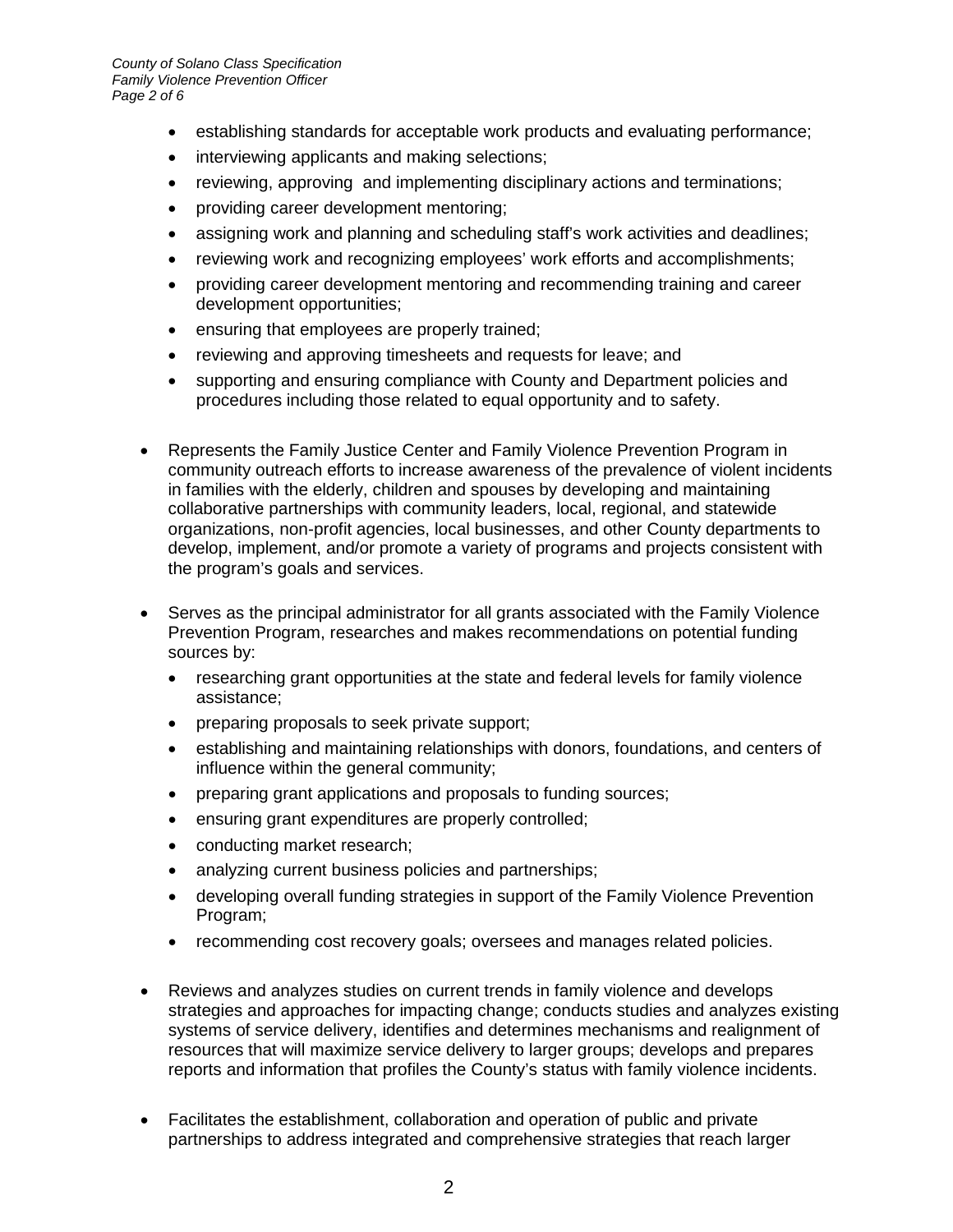segments of the population; participates with various community groups and organizations setting policy for programs related to child, spousal and elderly abuse.

- Provides staff support services to the Solano Partnership Against Violence; acts as a liaison with state and federal agencies on activities on family violence; attends County and state meetings; represents the County's program in presenting program goals and activities to the media, the public and other interested groups and agencies. Monitors and analyzes legislation to determine implications for County family violence victims; initiates request for proposals and coordinates review; serves as the point of contact for businesses, entrepreneurs, strategic partners, and groups wishing discuss proposals.
- Coordinates with internal County departments on methods of identifying and tracking incidents of family violence and evaluates the results of educational and prosecutorial actions on the reduction of incidents; develops recommendations for improvements; serves as the key advisor to County officials on progressive actions.
- Maintains professional knowledge in applicable areas and keeps abreast of changes in job-related rules, statutes, laws and new business trends; makes recommendations for the implementation of changes; reads and interprets professional literature; attends training programs, workshops and seminars as appropriate.
- Performs other duties as assigned.

# **EDUCATION AND EXPERIENCE**

**Education:** Bachelor's degree is required from an accredited college or university, preferably in psychology, sociology, social work, human relations, criminal justice, business or other related field. A Master's Degree may be substituted for two years of the experience. AND

**Experience:** Five (5) years of professional level experience coordinating, facilitating, or researching community social services programs and/or health related activities. Experience may be in any one area or any combination of related areas. Experience in writing and/or management of grants or contracts is highly desirable.

#### **LICENSING, CERTIFICATION AND REGISTRATION REQUIREMENTS:**

Possession of, or the ability, to obtain a valid Class C California driver's license is required.

All licenses, certificates and registrations must be kept current while employed in this class.

#### **REQUIRED KNOWLEDGE, SKILLS AND ABILITIES:**

#### **Knowledge of:**

- Standard and accepted principles and practices of supervision, leadership, motivation, team building, organization, training, and conflict resolution.
- Principles and practices of budgeting, cost analysis, and fiscal management.
- Principles and practices of grant writing and research techniques.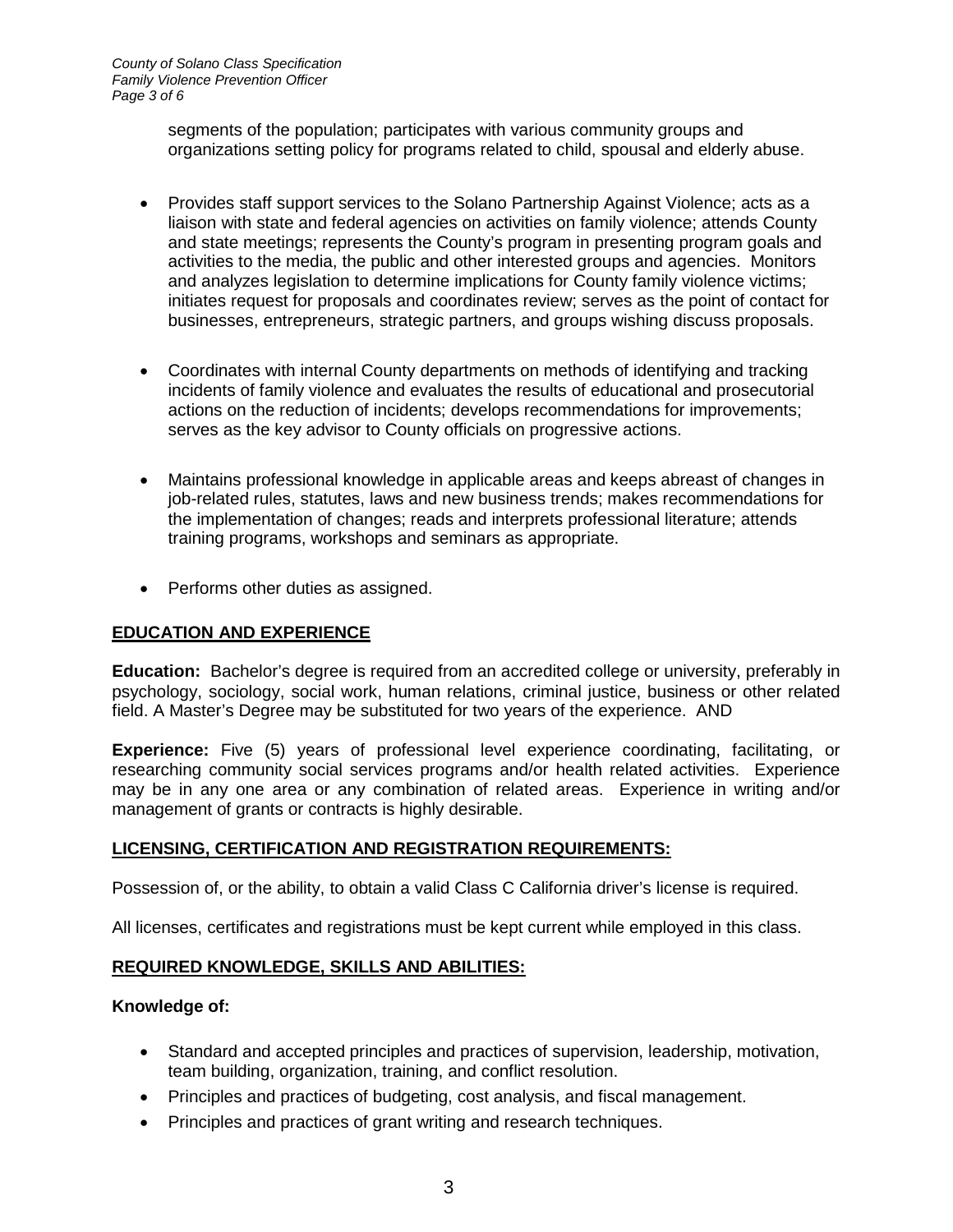- Principles, theories and practices of social and psychological interaction in families.
- The dynamics of family violence and the types of behaviors that serve as patterns in family violence cases.
- Local, state and federal legislative processes.
- Federal, State and local laws, codes and regulations governing family violence prevention and services.
- Services and activities of public and private health and welfare agencies including referral sources and community resources.
- Laws, regulations and policies applicable to the work of the Family Violence Prevention Program.
- Techniques of strategic planning, program evaluation and implementation.
- Oral communication techniques to include presentations to groups of various sizes in a positive, inclusive, and motivational manner.
- Customer service techniques for dealing with customers, often in a difficult or confrontational situation.
- English composition, spelling, grammar, vocabulary, and punctuation for both written and oral communications.
- Formats and appropriate terminology for written communications such as business correspondence, policies, procedures and narrative reports.

### **Skill and/or Ability to:**

- Supervise, evaluate, train, and develop staff and organize and manage their work.
- Develop and implement operational procedures, identify and analyze administrative problems and implement operational changes.
- Communicate information and ideas clearly and concisely, both orally and in writing.
- Prepare a variety of written communications to include reports, policies and procedures.
- Collect and analyze data and evaluate program effectiveness and maintain accurate records and document actions taken.
- Develop goals and objectives and methods for evaluating results.
- Manage a variety of simultaneous work projects and carry them through to successful completion.
- Organize, develop and implement new programs, and develop collaborative approaches to community issues.
- Plan, organize and administer an effective social service program.
- Research laws, regulations, procedures and/or technical reference materials; analyze, evaluate and interpret the data gathered; draw logical conclusions; develop reasonable and deliverable options, make appropriate recommendations; and implement the resultant change effectively.
- Plan, analyze and evaluate programs and services operational needs and resources.
- Develop proposals for grants and financial assistance.
- Administer contracts and grants according to designated guidelines and regulations.
- Establish and maintain collaborative working relationships with those contacted in the performance of required duties.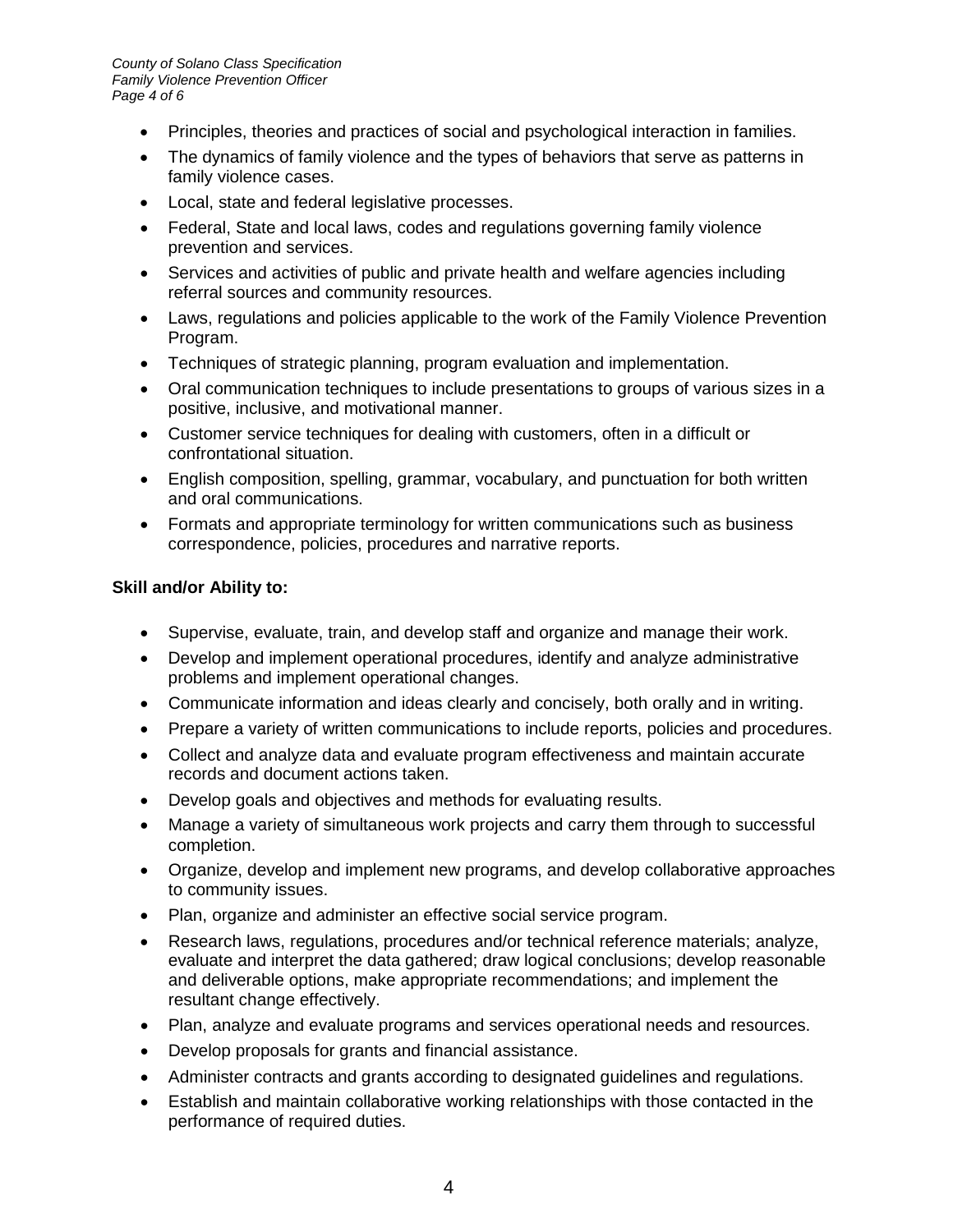- Represent the program at the state level, with community groups, various agencies, businesses, customers and/or general public, and the media.
- Work with and speak to various cultural and ethnic individuals and groups in a tactful and effective manner.
- Use modern office equipment to include computers and related software applications.

# **PHYSICAL REQUIREMENTS:**

- Mobility and Dexterity: Positions in this class typically require stooping, kneeling, reaching, standing, walking, fingering, grasping, feeling (i.e., sense of touch), and repetitive motion.
- Lifting, Carrying, Pushing and Pulling -- Sedentary Work: Employees in this class exert up to 10 pounds of force occasionally and/or a negligible amount of force frequently or constantly to lift, carry, push, pull or otherwise move objects.
- Vision: Positions in this class require the employee to have close visual acuity, with or without correction, to prepare and analyze data and figures, transcribe, view a computer terminal, read, etc. Positions in this class also require employees to have depth perception in order to operate a motor vehicle.
- Hearing/Talking: Positions in this class require the employee to perceive the nature of sounds at normal speaking levels with or without correction, and have the ability to receive detailed information through oral communication. Positions in this class require the employee to express or exchange ideas by means of the spoken word.

#### **WORKING CONDITIONS:**

- Office Work: Employees in this class will most often be working in an office setting.
- Traffic Hazards: Employees in this class will be required to operate a vehicle and thus will be subject to traffic hazards while driving.

#### **OTHER REQUIREMENTS:**

- Background Checks: The County will conduct a background check and a reference check on candidates prior to appointment to a position within this class. The background check may include the State of California Department of Justice, the Federal Bureau of Investigation (FBI), the Child Abuse Central Index (CACI), and criminal checks in any City/County where the applicant has lived, worked or gone to school.
- Independent Travel: Incumbents are required to travel independently, for example, to perform work at other work sites, to attend meetings with other County employees, to attend meetings with statewide and community organizations, etc.
- Hours of Work: Incumbents may be required to work weekends, holidays, irregular hours, and after normal business hours.
- Child Abuse Reporting: Selectees for employment must, as a condition of employment, sign a statement agreeing to comply with Sections 11165.7 and 11166 of the California Penal Code relating to child abuse reporting.
- Elder Abuse Reporting: Selectees for employment must, as a condition of employment, sign a statement agreeing to comply with Section 15630 of the California Welfare and